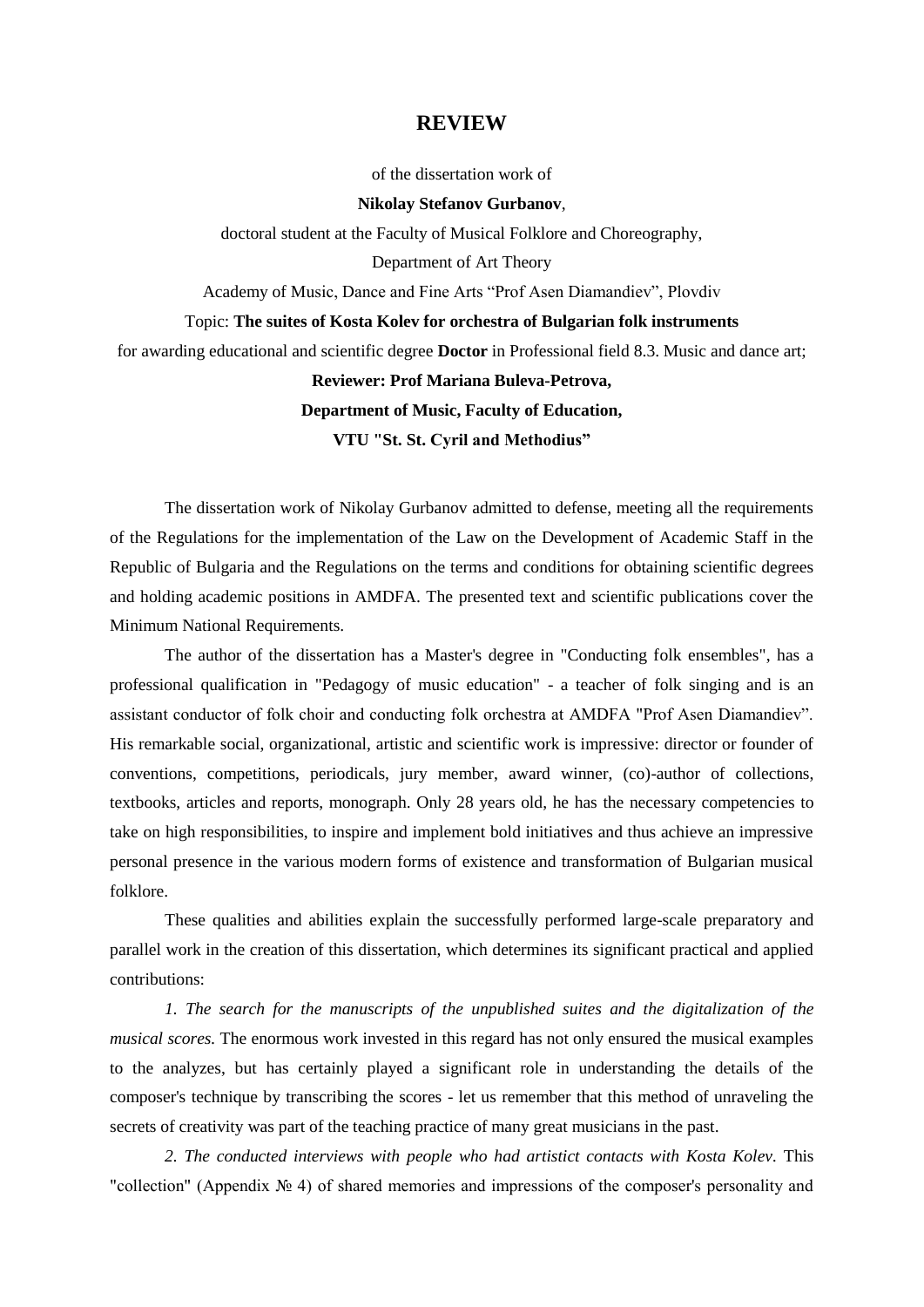music, as well as of many facts, has a high coefficient of informativeness. It is extremely valuable for both current and future research on the history of preservation, processing, concert and media presentation and distribution of folk music.

*3. The descriptions of score editions and audio recordings*, which have a direct impact on the dissertation text, especially in the chapter dedicated to the so-called "instrumental-song suites".

*4. The systematization of data scattered in many publications about Kosta Kolev and the history of the orchestra of folk instruments*.

The dissertation consists of 154 pages of main text, bibliography, including 106 sources, Appendices. The work is structured in introduction, three chapters and conclusion. The second and third chapters contain the main analytical observations, while having an additional content load, originally carried out on a mirror principle: at the beginning of the second chapter the methodology and terminological system of the research are presented, and at the end of the third chapter is generated a theoretical model of K. Kolev's style in his music for orchestra of folk instruments.

The subject of the dissertation - the suites for orchestra of folk instruments by Kosta Kolev – has been constituted, and the reasons for its significance and relevance are convincingly presented by the author. A unifying factor is the genre "suite", which determines all other arguments: the developed form and dramaturgy; scope of musical material from different folklore regions; representativeness and connection with the overall work of the composer through the integration of songs arranged by K. Kolev for famous folk singers. Thus, the subject declares its basic role in relation to the research subject - it generously provides the opportunity to derive from it key characteristics of the author's creative style, called by Georgi Andreev (see Appendix № 4) "the style of the folk orchestra" and "first brick" in the cultural construction, which has become an emblem of one of the modern practices of orchestral music making in our country.

In order to undertake his analytical work on the works, Nikolay Gurbanov proposes their classification into two large groups: *instrumental-dance*, which are based mainly on dance melodies with instrumental nature, and *instrumental-song,* built on thematic material representing the melodies of folk songs. This classification is completely justified, as it concerns both the type of melodic material (instrumental - vocal) and the type of structuring – musical phrase (*knee*) and, respectively, strophic. The nature of the melodic material determines the specifics of harmony, texture, orchestration and allows the composer's approaches to be explored and summarized on the basis of a secondary genre-differentiated characteristic along the line dance – song.

Nikolay Gurbanov's dissertation contains a very significant contribution, which should be highlighted in the first place, as it is directly related to the analytical work on the research subject. I will define this achievement by the young author as *a model theoretical approach in terms of methodological and terminological basis of the research*. The relevant texts of the dissertation are formed in an article accepted for publication in the yet another "terminological" issue of the journal "Bulgarian Musicology". The very idea of the journal (now a tradition), to periodically review the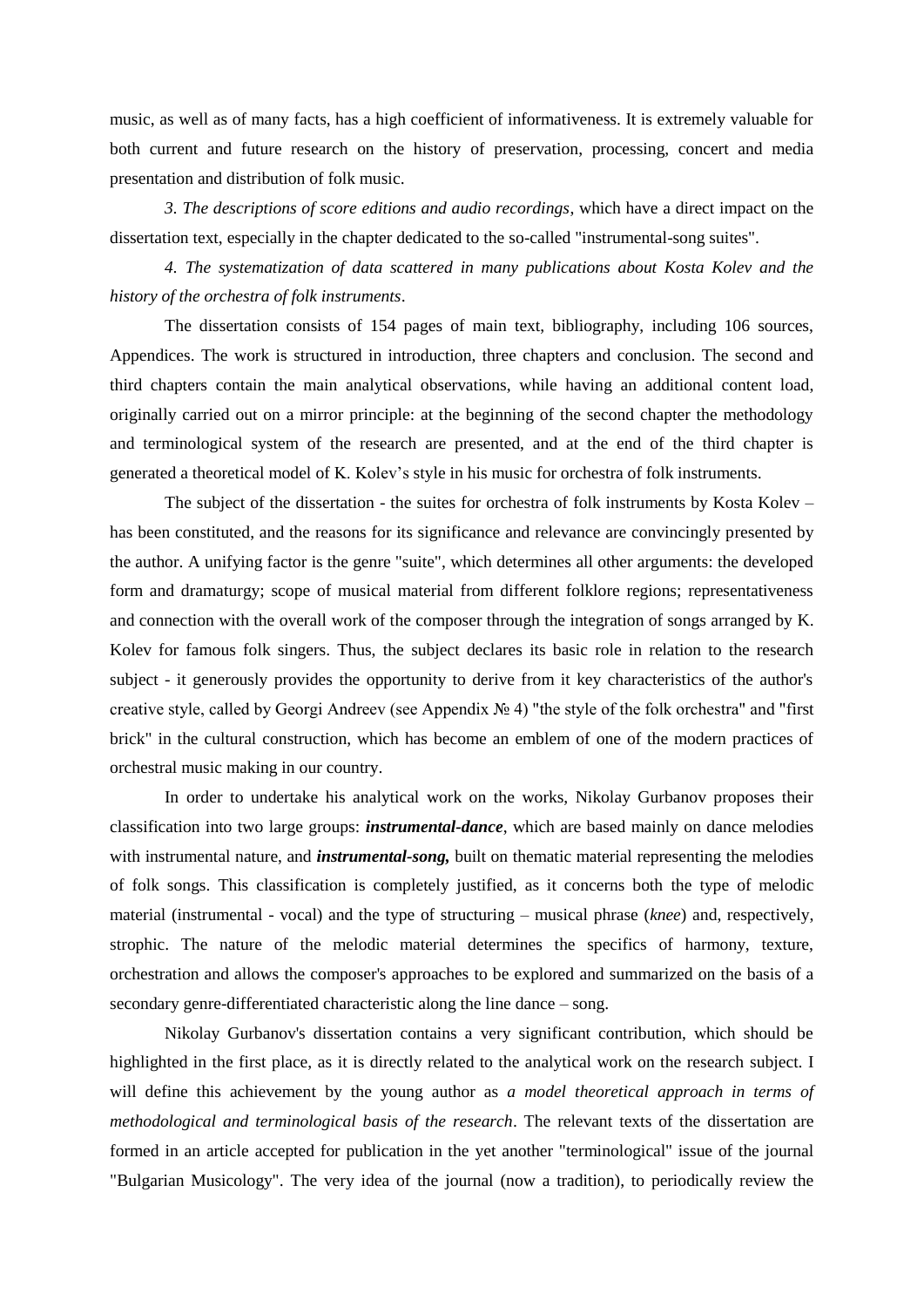complex state of modern terminology has a very serious reason: in recent decades, musical terminology, on the one hand, is dynamically updated, and on the other, semantically stratified due to overload even the most popular musical terms with meanings that come from different schools or from the "mass" use of these terms on historically later styles compared to the time of their affirmation with their classical meaning. *That is why the requirement for specified and substantiated by an author terminology today exceeds in importance the basic requirement for a systematic terminological apparatus*. Nikolay Gurbanov is very clearly aware and very precisely addresses the additional problem arising from his research subject - "... music, which, on the one hand, preserves the national and regional specifics of the folklore prototype, and on the other hand, works with the means of professional European-style music culture". I fully share the following statement of the author: "The artistic synthesis, which has different characteristics in different composers, does not presuppose, however, the automatic generation of a corresponding terminological synthesis. There are many reasons - both in the individuality of the musical works and in the "hardness" of the terms, which carry the weight of the whole theoretical system in which they are "forged". This requires flexibility and adequacy of the approaches with which the researcher "adjusts" his conceptual apparatus in order to enter the world of a specific musical phenomenon. "(p. 54)

Nikolay Gurbanov has brilliantly coped with the responsible and difficult task for a young researcher to unite and clearly outline the boundaries of the use of terminology, which comes from two different independent systems - the theory of Bulgarian musical folklore and the theory of classical professional music. I will immediately make an important reservation: in this generalized assessment I am referring to the author's approach to the problem, and not only (and not so much) its specific solutions. The theoretical justification adopted by Gurbanov (passed through a triple check: initial empirical – theoretical – confirmatory empirical) can be accepted or rejected by future researchers, may reveal its productivity in relation to other styles, or may not receive such a *resonance. But in any case, any future researcher can use as a model the methodology itself for building a synthetic terminological basis with author's argumentation about the choice of each theoretical category and the possibilities for its integration into a system*. I congratulate the author and the supervisor Prof. Dr. K. Buradzhiev for this extremely significant contribution of the dissertation research!

As for the specific solutions found and proposed by Nikolay Gurbanov, I find that they are extremely successful. I will especially highlight: the substantiated synthesis between the structure based on musical-phrase and the classical shaping; the updating of the term modal tonality, which gives a chance to trace the modal and tonal dramaturgy of the works; the definition and formalization of the phenomena modal modulation, mutation, mobility; the refinement of the texture terms on the basis of the cited work of Bozhidar Abrashev.

In the second and third chapters the author offers a complete analysis of 16 suites by Kosta Kolev, supplemented by highly informative schemes of structure and modal-tone unfolding. The